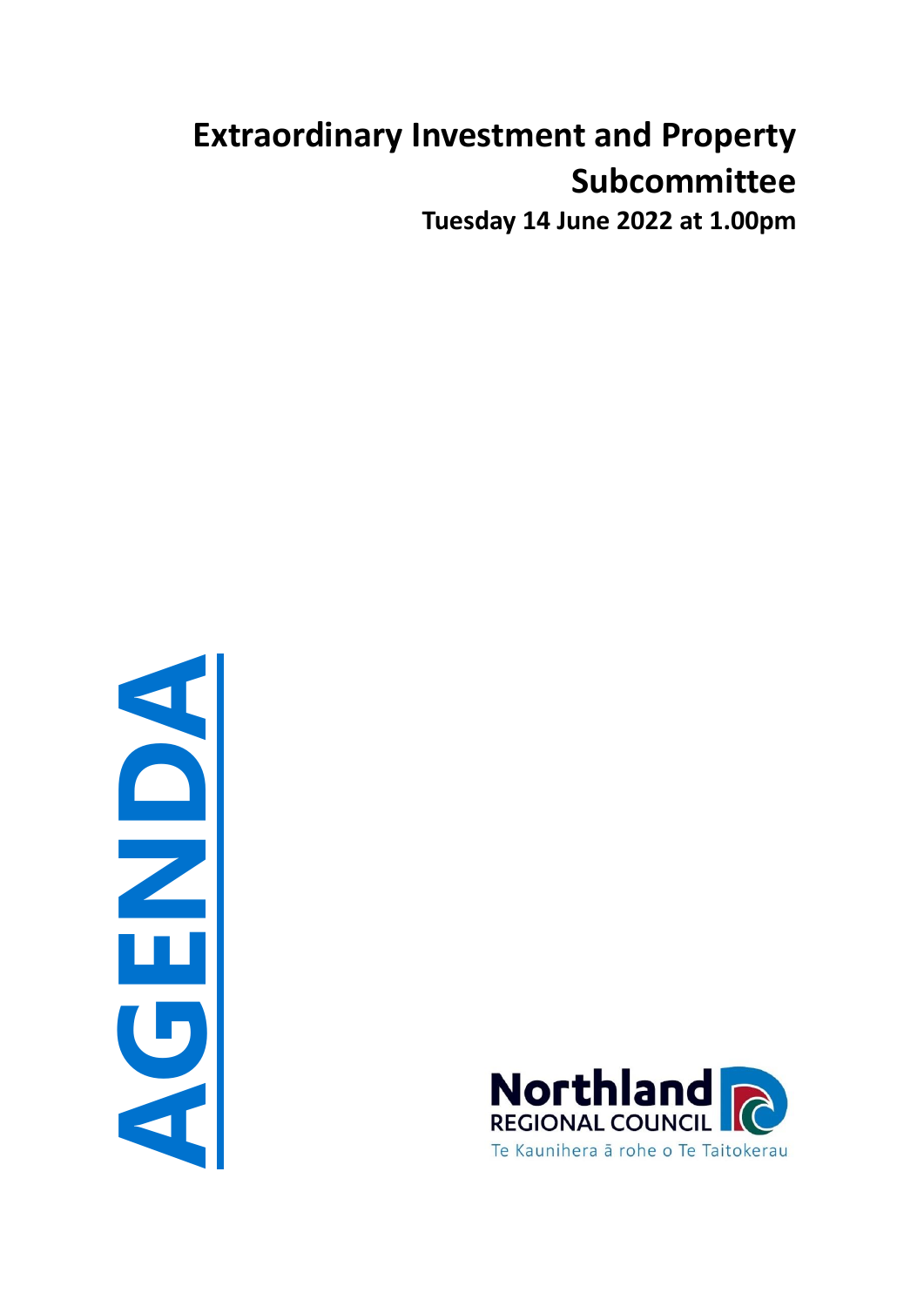# **Extraordinary Investment and Property Subcommittee Agenda**

Meeting to be held in the Council Chamber 36 Water Street, Whangārei on Tuesday 14 June 2022, commencing at 1.00pm

# **Recommendations contained in the agenda are NOT decisions of the meeting. Please refer to minutes for resolutions.**

#### **MEMBERSHIP OF THE EXTRAORDINARY INVESTMENT AND PROPERTY SUBCOMMITTEE**

| Chairperson, NRC Councillor, Rick Stolwerk |                           |                                            |
|--------------------------------------------|---------------------------|--------------------------------------------|
| Ex-Officio Penny Smart                     | Councillor Justin Blaikie | Councillor Colin Kitchen                   |
| Councillor Jack Craw                       | Councillor Terry Archer   | Independent Consultant<br>Jonathan Eriksen |

Independent Advisor Stuart Henderson

## **KARAKIA / WHAKATAU**

# **RĪMITI (ITEM) Page**

**1.0 NGĀ MAHI WHAKAPAI**/**HOUSEKEEPING**

- **2.0 NGĀ WHAKAPAHĀ/APOLOGIES**
- **3.0 NGĀ WHAKAPUAKANGA/DECLARATIONS OF CONFLICTS OF INTEREST**

# **4.0 KAUPAPA Ā ROTO (BUSINESS WITH THE PUBLIC EXCLUDED)** [3](#page-2-0)

**4.1** Regional Projects Reserve: Investment proposal for Kaipara irrigation project